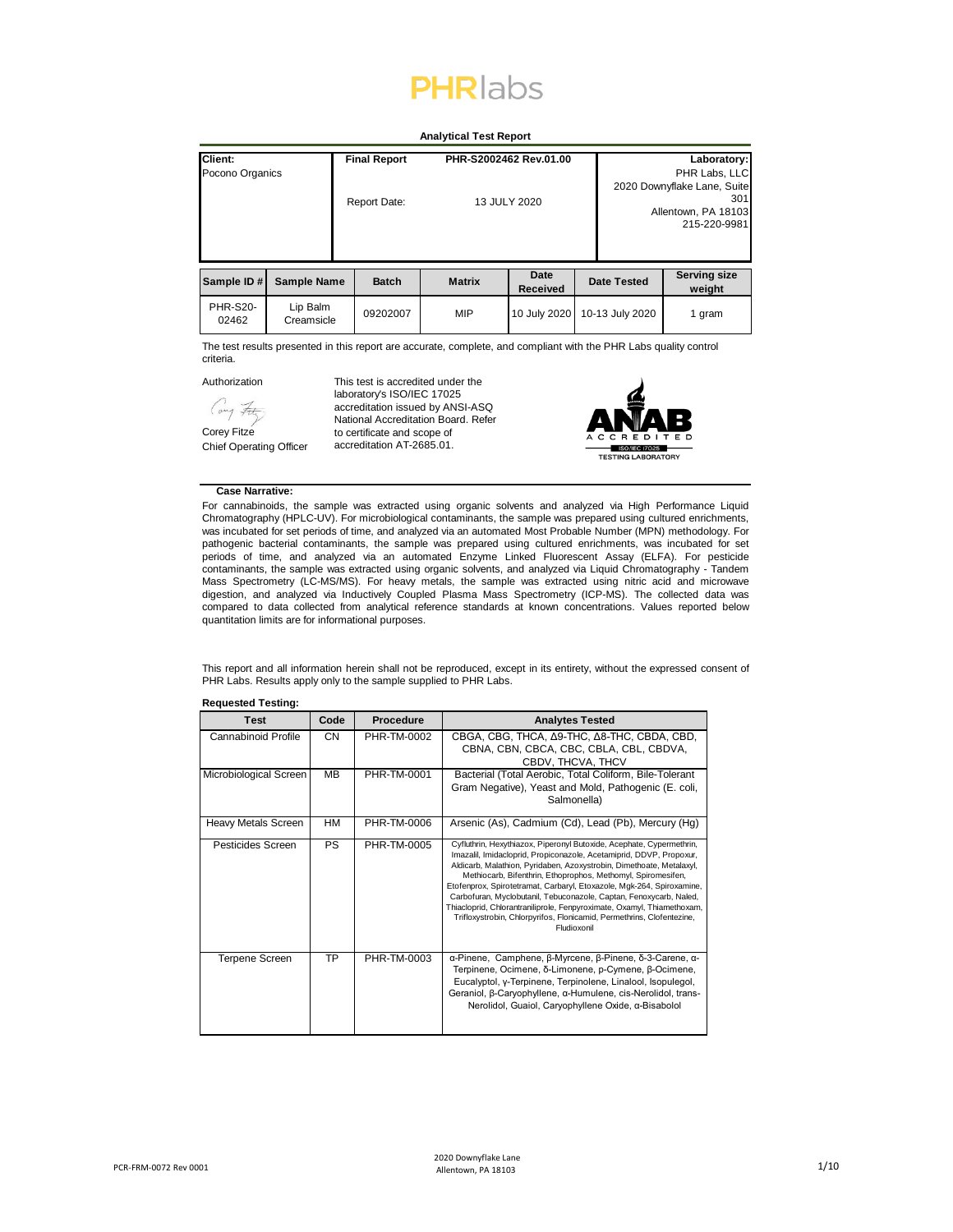| <b>Cannabinoid Profile IPCR-TM-00021</b>                                                                   | Analyst: JA | Test Date: 10 Jul 20                                                                                         |
|------------------------------------------------------------------------------------------------------------|-------------|--------------------------------------------------------------------------------------------------------------|
|                                                                                                            |             | The sample was analyzed for cannabinoids via High Performance Liquid Chromatography (HPLC-UV). The collected |
| data was compared to data collected from certified analytical reference standards at known concentrations. |             |                                                                                                              |

|  |  |  | Table. 1. 20-02462 Lip Balm Creamsicle 09202007 MIP Cannabinoid Testing |  |
|--|--|--|-------------------------------------------------------------------------|--|
|  |  |  |                                                                         |  |

| Analyte        | Cannabinoid                   | Conc.<br>(mg/serving<br>size) | Conc.<br>(mg/g) | <b>LOQ</b><br>(mg/g) | <b>LOD</b><br>(mg/g) |
|----------------|-------------------------------|-------------------------------|-----------------|----------------------|----------------------|
| <b>CBDVA</b>   | Cannabidivarinic acid         | <b>ND</b>                     | <b>ND</b>       | 0.1                  | 0.004                |
| <b>CBDV</b>    | Cannabidivarin                | <b>ND</b>                     | <b>ND</b>       | 0.1                  | 0.004                |
| <b>CBDA</b>    | Cannabidiolic acid            | <b>ND</b>                     | <b>ND</b>       | 0.1                  | 0.022                |
| <b>CBGA</b>    | Cannabigerolic acid           | <b>ND</b>                     | <b>ND</b>       | 0.1                  | 0.03                 |
| <b>CBG</b>     | Cannabigerol                  | <b>ND</b>                     | <b>ND</b>       | 0.1                  | 0.033                |
| <b>CBD</b>     | Cannabidiol                   | 6.24                          | 6.24            | 0.1                  | 0.011                |
| <b>THCV</b>    | Tetrahydrocannabivarin        | <b>ND</b>                     | <b>ND</b>       | 0.1                  | 0.006                |
| <b>THCVA</b>   | Tetrahydrocannabivarinic acid | <b>ND</b>                     | <b>ND</b>       | 0.1                  | 0.013                |
| <b>CBN</b>     | Cannabinol                    | <b>ND</b>                     | <b>ND</b>       | 0.1                  | 0.008                |
| <b>CBNA</b>    | Cannabinolic acid             | <b>ND</b>                     | <b>ND</b>       | 0.1                  | 0.008                |
| $\Delta$ 9-THC | ∆9-Tetrahydrocannabinol       | 0.2                           | 0.20            | 0.1                  | 0.1                  |
| $\Delta$ 8-THC | Δ8-Tetrahydrocannabinol       | <b>ND</b>                     | <b>ND</b>       | 0.1                  | 0.007                |
| <b>CBL</b>     | Cannabicyclol                 | <b>ND</b>                     | <b>ND</b>       | 0.1                  | 0.014                |
| <b>CBC</b>     | Cannabichromene               | 0.36                          | 0.36            | 0.1                  | 0.009                |
| <b>THCA</b>    | Tetrahydrocannabinolic acid   | <b>ND</b>                     | <b>ND</b>       | 0.1                  | 0.015                |
| <b>CBCA</b>    | Cannabichromenic acid         | ND                            | <b>ND</b>       | 0.5                  | 0.025                |
| <b>CBLA</b>    | Cannabicyclolic acid          | <b>ND</b>                     | <b>ND</b>       | 0.1                  | 0.011                |

**Note**: ND = Not Detected; LOQ = Limit of Quantitation; LOD = Limit of Detection; BQL = Below Quantitation Limit.

| <b>Microbiological Screen (PCR-TM-0001)</b> |  |  |  | Analvst: JA                                                                                          | Test Date: 10-13 Jul 20 |  |  |  |  |  |  |  |
|---------------------------------------------|--|--|--|------------------------------------------------------------------------------------------------------|-------------------------|--|--|--|--|--|--|--|
|                                             |  |  |  | The sample was analyzed for microbiological contaminants via an automated Most Probable Number (MPN) |                         |  |  |  |  |  |  |  |
| methodology with cultured enrichments.      |  |  |  |                                                                                                      |                         |  |  |  |  |  |  |  |

| Testina                                |                                                                |                |             |  |
|----------------------------------------|----------------------------------------------------------------|----------------|-------------|--|
| <b>Test ID</b>                         | <b>Test Analysis</b>                                           | <b>Results</b> | <b>Unit</b> |  |
| 20-02462-AC                            | <b>Total Viable</b><br>Aerobic Bacteria                        | <100           | CFU/g       |  |
| Total Yeast and<br>20-02462-YM<br>Mold |                                                                | <100           | CFU/g       |  |
| 20-02462-CC                            | <b>Total Coliforms</b>                                         | Not Tested     | CFU/g       |  |
| 20-02462-EB                            | <b>Total Bile-Tolerant</b><br><b>Gram Negative</b><br>Bacteria | <100           | CFU/g       |  |

|  |  |  |  |  |  |  |  | Table. 2. 20-02462 Lip Balm Creamsicle 09202007 MIP Microbiological |
|--|--|--|--|--|--|--|--|---------------------------------------------------------------------|
|--|--|--|--|--|--|--|--|---------------------------------------------------------------------|

**Note:** CFU = colony forming unit.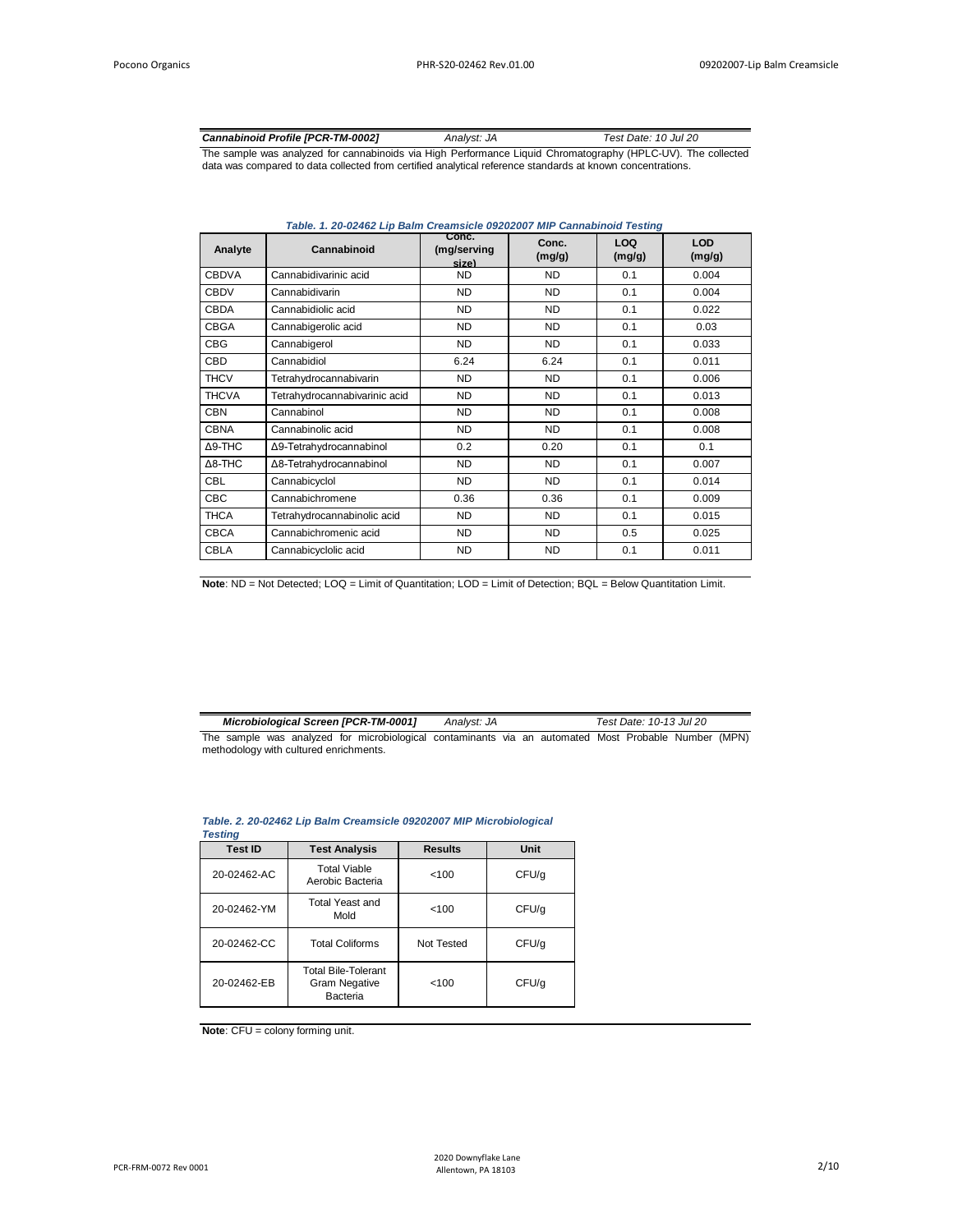PCR-FRM-0072 Rev 0001

2020 Downyflake Lane Allentown, PA 18103 3/10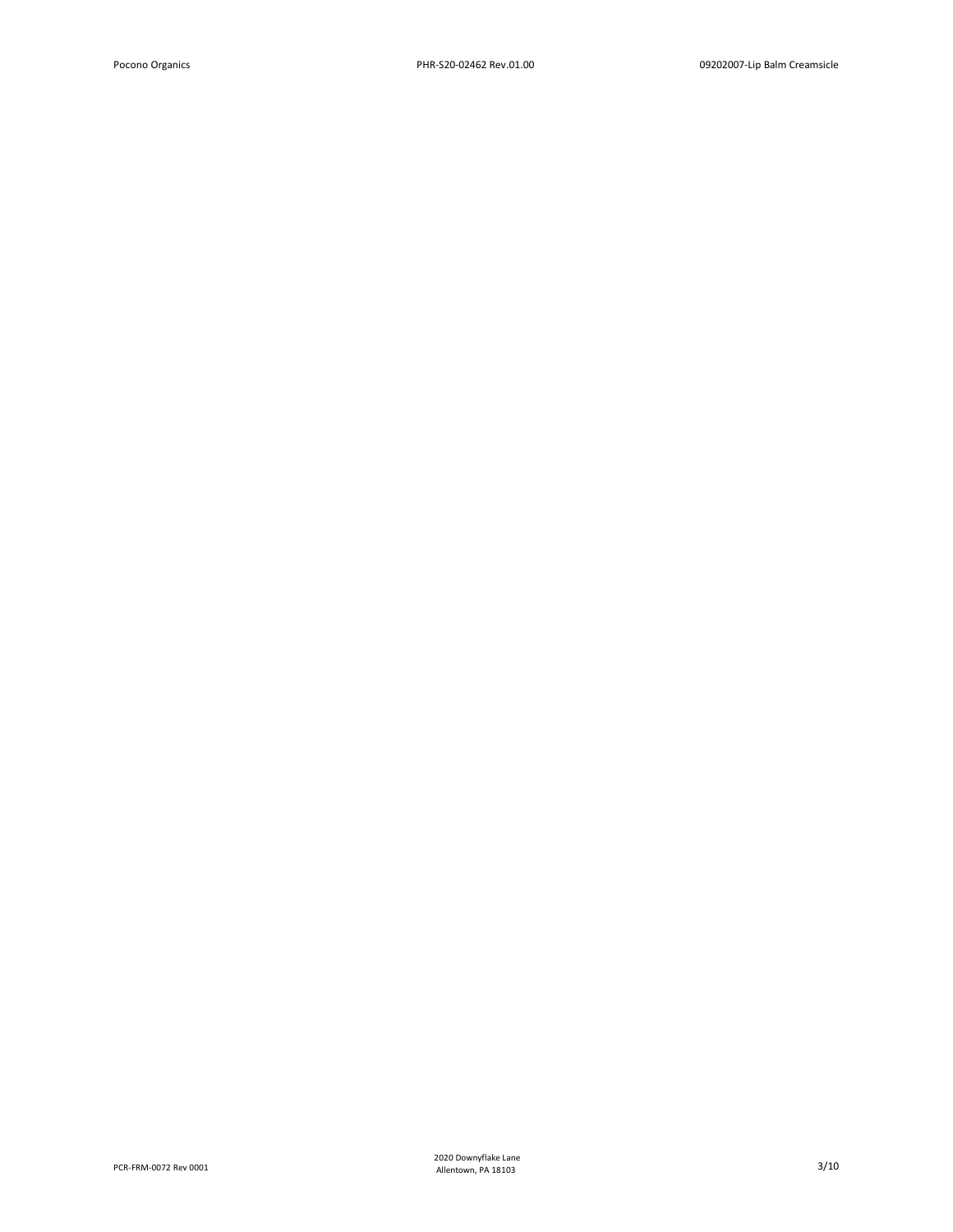The sample was analyzed for pathogenic bacterial contamination via an automated Enzyme Linked Fluorescent Assay (ELFA). *Pathogenic Bacterial Screen [PCR-TM-0001] Analyst: AP Test Date: 11 Jul 20*

| Table. 3. 20-02462 Lip Balm Creamsicle 09202007 MIP Pathogen Testing |
|----------------------------------------------------------------------|
|----------------------------------------------------------------------|

| Test ID       | <b>Test Analysis</b> | Result              | <b>Units</b> |
|---------------|----------------------|---------------------|--------------|
| 20-02462-ECPT | E. coli (0157)       | <b>Not Detected</b> | N/A          |
| 20-02462-SPT  | Salmonella           | Not Detected        | N/A          |

| <b>Heavy Metals Screen [PCR-TM-0006]</b>                                              | Analyst: JA | Test Date: 10 Jul 20                                                                                         |
|---------------------------------------------------------------------------------------|-------------|--------------------------------------------------------------------------------------------------------------|
|                                                                                       |             | The sample was analyzed via Inductively Coupled Plasma Mass Spectrometry. The collected data was compared to |
| data collected from certified analytical reference standards at known concentrations. |             |                                                                                                              |

### *Table. 4. 20-02462 Lip Balm Creamsicle 09202007 MIP Heavy Metal Testing*

| <b>Test ID</b> | <b>Test Analysis</b> | Result<br>(ppm) | LOD<br>(ppm) | LOQ<br>(ppm) |
|----------------|----------------------|-----------------|--------------|--------------|
| 20-02462-HM    | Arsenic (As)         | <b>ND</b>       | 0.028        | 0.085        |
| 20-02462-HM    | Cadmium (Cd)         | ND.             | 0.025        | 0.076        |
| 20-02462-HM    | Mercury (Hg)         | <b>ND</b>       | 0.014        | 0.044        |
| 20-02462-HM    | Lead (Pb)            | <b>ND</b>       | 0.014        | 0.042        |

**Note**: ND = Not Detected; LOD = Limit of Detection; LOQ = Limit of Quantitation; BQL = Below Quantitation Limit; ppm = parts per million.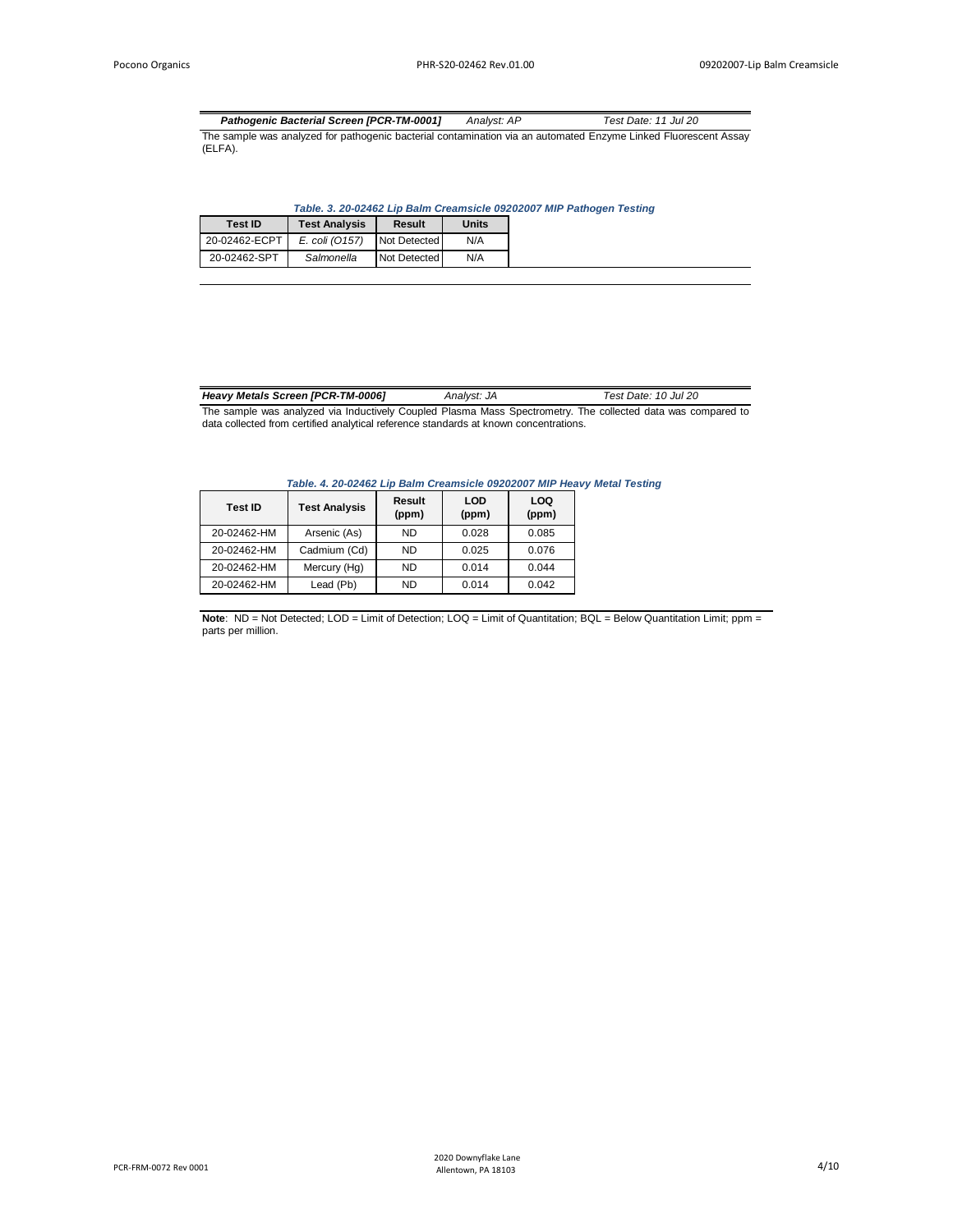| Pesticides Screen [PCR-TM-0005]                                                          | Analyst: JA | Test Date: 11 Jul 20 |  |  |  |
|------------------------------------------------------------------------------------------|-------------|----------------------|--|--|--|
| The sample was analyzed via Liquid Chromatography - Tandem Mass Spectrometry (LC-MS/MS). |             |                      |  |  |  |

The collected data was compared to data collected from analytical reference standards at known concentrations.

| <b>LOD</b><br><b>LOQ</b><br>LOD<br><b>LOQ</b><br><b>Result</b><br>Result<br><b>Test</b><br><b>Test</b><br><b>Analysis</b><br><b>Analysis</b><br>$(\mu g/g)$<br>$(\mu g/g)$<br>$(\mu g/g)$<br>$(\mu g/g)$<br>$(\mu g/g)$<br>spirotetrama<br>Cyfluthrin<br><b>ND</b><br>0.1666<br>0.5498<br>N/A<br>0.0145<br>Carbaryl<br><b>ND</b><br>0.0673<br>Hexythiazox<br>0.0204<br>ND.<br>0.0146<br><b>ND</b><br>0.015<br>0.0494<br>Etoxazole<br>ND.<br>0.0112<br>Piperonyl Butoxide<br><b>ND</b><br>0.0648<br>0.0113<br>0.0196<br>Mgk-264<br><b>ND</b><br>Acephate<br>Cypermethin<br>N/A<br>0.0341<br>0.1124<br>N/A<br>0.1059<br>Spiroxamine<br>Imazalil<br><b>ND</b><br>0.0079<br>0.0259<br><b>ND</b><br>0.019<br>Carbofuran<br>Imidacloprid<br><b>ND</b><br>0.0347<br>0.1144<br>Myclobutanil<br><b>ND</b><br>0.0146<br><b>ND</b><br>0.0157<br>0.0519<br>Tebuconazole<br><b>ND</b><br>0.0148<br>Propiconazole<br><b>ND</b><br>0.0087<br>0.0288<br><b>ND</b><br>0.017<br>Acetamiprid<br>Captan<br><b>DDVP</b><br><b>ND</b><br>0.0217<br>0.0716<br><b>ND</b><br>N/A<br>Fenoxycarb<br><b>ND</b><br>0.0198<br>0.0653<br>Naled<br><b>ND</b><br>0.0087<br>N/A<br>Propoxur<br>0.0133<br>0.0439<br>Aldicarb<br><b>ND</b><br><b>ND</b><br>0.0066<br>Thiacloprid<br><b>ND</b><br>0.0199<br>0.0658<br>0.0129<br>Malathion<br><b>ND</b><br>Chlorantraniliprole<br><b>ND</b><br>0.0145<br>0.0477<br><b>ND</b><br>0.0147<br>Pyridaben<br>Fenpyroximate<br>Azoxystrobin<br><b>ND</b><br>N/A<br>0.05<br><b>ND</b><br>0.0063<br>Oxamyl<br>Dimethoate<br><b>ND</b><br>0.0149<br>0.0491<br><b>ND</b><br>0.0162<br>Thiamethoxam<br><b>ND</b><br>0.0139<br>0.0459<br>0.0116<br>Metalaxyl<br>Trifloxystrobin<br>ND.<br><b>ND</b><br>0.0139<br>0.0179<br>Methiocarb<br>0.0458<br>Chlorpyrifos<br>ND.<br>Flonicamid<br><b>Bifenthrin</b><br>N/A<br>0.035<br>0.1154<br>ND<br>0.0164<br><b>ND</b><br>0.0188<br>0.0622<br>Permethrins<br>ND.<br>0.0095<br>Ethoprophos<br><b>ND</b><br>0.0157<br>0.0519<br>Clofentezine<br>ND<br>N/A<br>Methomyl<br>Spiromesifen<br>N/A<br>0.0255<br>0.0842<br>Fludioxonil<br>ND<br>0.05<br>0.0205<br>N/A<br>0.0145<br>0.048<br>Etofenprox |  |  |  |  |  |
|--------------------------------------------------------------------------------------------------------------------------------------------------------------------------------------------------------------------------------------------------------------------------------------------------------------------------------------------------------------------------------------------------------------------------------------------------------------------------------------------------------------------------------------------------------------------------------------------------------------------------------------------------------------------------------------------------------------------------------------------------------------------------------------------------------------------------------------------------------------------------------------------------------------------------------------------------------------------------------------------------------------------------------------------------------------------------------------------------------------------------------------------------------------------------------------------------------------------------------------------------------------------------------------------------------------------------------------------------------------------------------------------------------------------------------------------------------------------------------------------------------------------------------------------------------------------------------------------------------------------------------------------------------------------------------------------------------------------------------------------------------------------------------------------------------------------------------------------------------------------------------------------------------------------------------------------------------------------------------------------------------------------------------------------------------------------------------------------------------------------------------------|--|--|--|--|--|
| $(\mu g/g)$<br>0.048<br>0.037<br>0.0481<br>0.049<br>0.0591<br>0.054                                                                                                                                                                                                                                                                                                                                                                                                                                                                                                                                                                                                                                                                                                                                                                                                                                                                                                                                                                                                                                                                                                                                                                                                                                                                                                                                                                                                                                                                                                                                                                                                                                                                                                                                                                                                                                                                                                                                                                                                                                                                  |  |  |  |  |  |
| 0.0842<br>0.0482<br>0.0627<br>0.0217<br>0.0207<br>0.0534<br>0.0384                                                                                                                                                                                                                                                                                                                                                                                                                                                                                                                                                                                                                                                                                                                                                                                                                                                                                                                                                                                                                                                                                                                                                                                                                                                                                                                                                                                                                                                                                                                                                                                                                                                                                                                                                                                                                                                                                                                                                                                                                                                                   |  |  |  |  |  |
| 0.0372<br>0.3493<br>0.0562<br>0.0288<br>0.0428<br>0.0484<br>0.0313                                                                                                                                                                                                                                                                                                                                                                                                                                                                                                                                                                                                                                                                                                                                                                                                                                                                                                                                                                                                                                                                                                                                                                                                                                                                                                                                                                                                                                                                                                                                                                                                                                                                                                                                                                                                                                                                                                                                                                                                                                                                   |  |  |  |  |  |
|                                                                                                                                                                                                                                                                                                                                                                                                                                                                                                                                                                                                                                                                                                                                                                                                                                                                                                                                                                                                                                                                                                                                                                                                                                                                                                                                                                                                                                                                                                                                                                                                                                                                                                                                                                                                                                                                                                                                                                                                                                                                                                                                      |  |  |  |  |  |
|                                                                                                                                                                                                                                                                                                                                                                                                                                                                                                                                                                                                                                                                                                                                                                                                                                                                                                                                                                                                                                                                                                                                                                                                                                                                                                                                                                                                                                                                                                                                                                                                                                                                                                                                                                                                                                                                                                                                                                                                                                                                                                                                      |  |  |  |  |  |
|                                                                                                                                                                                                                                                                                                                                                                                                                                                                                                                                                                                                                                                                                                                                                                                                                                                                                                                                                                                                                                                                                                                                                                                                                                                                                                                                                                                                                                                                                                                                                                                                                                                                                                                                                                                                                                                                                                                                                                                                                                                                                                                                      |  |  |  |  |  |
|                                                                                                                                                                                                                                                                                                                                                                                                                                                                                                                                                                                                                                                                                                                                                                                                                                                                                                                                                                                                                                                                                                                                                                                                                                                                                                                                                                                                                                                                                                                                                                                                                                                                                                                                                                                                                                                                                                                                                                                                                                                                                                                                      |  |  |  |  |  |
|                                                                                                                                                                                                                                                                                                                                                                                                                                                                                                                                                                                                                                                                                                                                                                                                                                                                                                                                                                                                                                                                                                                                                                                                                                                                                                                                                                                                                                                                                                                                                                                                                                                                                                                                                                                                                                                                                                                                                                                                                                                                                                                                      |  |  |  |  |  |
|                                                                                                                                                                                                                                                                                                                                                                                                                                                                                                                                                                                                                                                                                                                                                                                                                                                                                                                                                                                                                                                                                                                                                                                                                                                                                                                                                                                                                                                                                                                                                                                                                                                                                                                                                                                                                                                                                                                                                                                                                                                                                                                                      |  |  |  |  |  |
|                                                                                                                                                                                                                                                                                                                                                                                                                                                                                                                                                                                                                                                                                                                                                                                                                                                                                                                                                                                                                                                                                                                                                                                                                                                                                                                                                                                                                                                                                                                                                                                                                                                                                                                                                                                                                                                                                                                                                                                                                                                                                                                                      |  |  |  |  |  |
|                                                                                                                                                                                                                                                                                                                                                                                                                                                                                                                                                                                                                                                                                                                                                                                                                                                                                                                                                                                                                                                                                                                                                                                                                                                                                                                                                                                                                                                                                                                                                                                                                                                                                                                                                                                                                                                                                                                                                                                                                                                                                                                                      |  |  |  |  |  |
|                                                                                                                                                                                                                                                                                                                                                                                                                                                                                                                                                                                                                                                                                                                                                                                                                                                                                                                                                                                                                                                                                                                                                                                                                                                                                                                                                                                                                                                                                                                                                                                                                                                                                                                                                                                                                                                                                                                                                                                                                                                                                                                                      |  |  |  |  |  |
|                                                                                                                                                                                                                                                                                                                                                                                                                                                                                                                                                                                                                                                                                                                                                                                                                                                                                                                                                                                                                                                                                                                                                                                                                                                                                                                                                                                                                                                                                                                                                                                                                                                                                                                                                                                                                                                                                                                                                                                                                                                                                                                                      |  |  |  |  |  |
|                                                                                                                                                                                                                                                                                                                                                                                                                                                                                                                                                                                                                                                                                                                                                                                                                                                                                                                                                                                                                                                                                                                                                                                                                                                                                                                                                                                                                                                                                                                                                                                                                                                                                                                                                                                                                                                                                                                                                                                                                                                                                                                                      |  |  |  |  |  |
|                                                                                                                                                                                                                                                                                                                                                                                                                                                                                                                                                                                                                                                                                                                                                                                                                                                                                                                                                                                                                                                                                                                                                                                                                                                                                                                                                                                                                                                                                                                                                                                                                                                                                                                                                                                                                                                                                                                                                                                                                                                                                                                                      |  |  |  |  |  |
|                                                                                                                                                                                                                                                                                                                                                                                                                                                                                                                                                                                                                                                                                                                                                                                                                                                                                                                                                                                                                                                                                                                                                                                                                                                                                                                                                                                                                                                                                                                                                                                                                                                                                                                                                                                                                                                                                                                                                                                                                                                                                                                                      |  |  |  |  |  |
|                                                                                                                                                                                                                                                                                                                                                                                                                                                                                                                                                                                                                                                                                                                                                                                                                                                                                                                                                                                                                                                                                                                                                                                                                                                                                                                                                                                                                                                                                                                                                                                                                                                                                                                                                                                                                                                                                                                                                                                                                                                                                                                                      |  |  |  |  |  |
|                                                                                                                                                                                                                                                                                                                                                                                                                                                                                                                                                                                                                                                                                                                                                                                                                                                                                                                                                                                                                                                                                                                                                                                                                                                                                                                                                                                                                                                                                                                                                                                                                                                                                                                                                                                                                                                                                                                                                                                                                                                                                                                                      |  |  |  |  |  |
|                                                                                                                                                                                                                                                                                                                                                                                                                                                                                                                                                                                                                                                                                                                                                                                                                                                                                                                                                                                                                                                                                                                                                                                                                                                                                                                                                                                                                                                                                                                                                                                                                                                                                                                                                                                                                                                                                                                                                                                                                                                                                                                                      |  |  |  |  |  |
|                                                                                                                                                                                                                                                                                                                                                                                                                                                                                                                                                                                                                                                                                                                                                                                                                                                                                                                                                                                                                                                                                                                                                                                                                                                                                                                                                                                                                                                                                                                                                                                                                                                                                                                                                                                                                                                                                                                                                                                                                                                                                                                                      |  |  |  |  |  |
|                                                                                                                                                                                                                                                                                                                                                                                                                                                                                                                                                                                                                                                                                                                                                                                                                                                                                                                                                                                                                                                                                                                                                                                                                                                                                                                                                                                                                                                                                                                                                                                                                                                                                                                                                                                                                                                                                                                                                                                                                                                                                                                                      |  |  |  |  |  |
|                                                                                                                                                                                                                                                                                                                                                                                                                                                                                                                                                                                                                                                                                                                                                                                                                                                                                                                                                                                                                                                                                                                                                                                                                                                                                                                                                                                                                                                                                                                                                                                                                                                                                                                                                                                                                                                                                                                                                                                                                                                                                                                                      |  |  |  |  |  |
|                                                                                                                                                                                                                                                                                                                                                                                                                                                                                                                                                                                                                                                                                                                                                                                                                                                                                                                                                                                                                                                                                                                                                                                                                                                                                                                                                                                                                                                                                                                                                                                                                                                                                                                                                                                                                                                                                                                                                                                                                                                                                                                                      |  |  |  |  |  |
|                                                                                                                                                                                                                                                                                                                                                                                                                                                                                                                                                                                                                                                                                                                                                                                                                                                                                                                                                                                                                                                                                                                                                                                                                                                                                                                                                                                                                                                                                                                                                                                                                                                                                                                                                                                                                                                                                                                                                                                                                                                                                                                                      |  |  |  |  |  |
|                                                                                                                                                                                                                                                                                                                                                                                                                                                                                                                                                                                                                                                                                                                                                                                                                                                                                                                                                                                                                                                                                                                                                                                                                                                                                                                                                                                                                                                                                                                                                                                                                                                                                                                                                                                                                                                                                                                                                                                                                                                                                                                                      |  |  |  |  |  |

|  |  | Table. 5. 20-02462 Lip Balm Creamsicle 09202007 MIP Pesticide Testing |  |  |
|--|--|-----------------------------------------------------------------------|--|--|
|  |  |                                                                       |  |  |

**Note:** ND = Not Detected; LOD = Limit of Detection; LOQ = Limit of Quantitation; ppb = parts per billion; N/A = not available.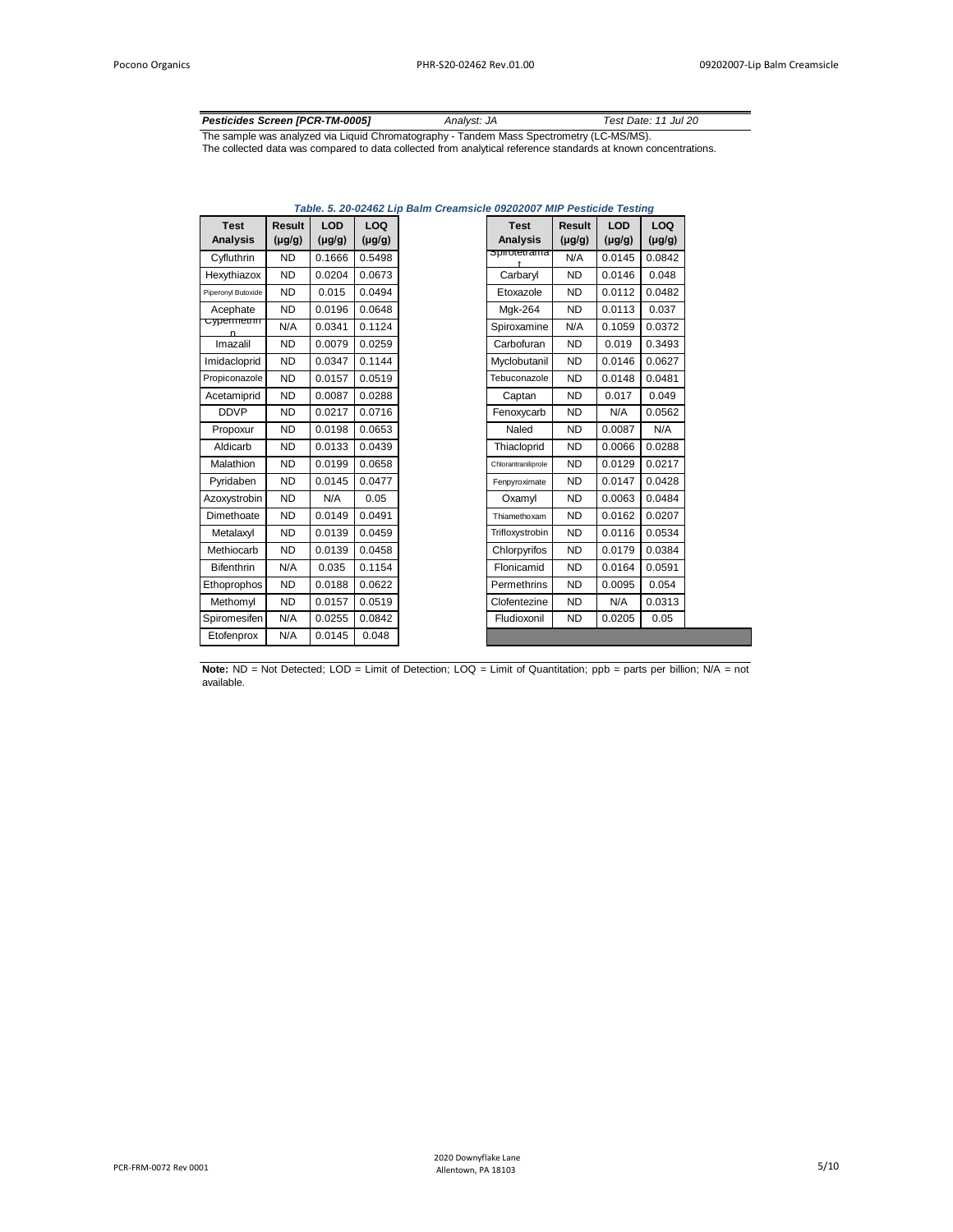| Terpene Profile [PCR-TM-0003] | Analyst: AP | Test Date: 12 Jul 20                                                                                        |
|-------------------------------|-------------|-------------------------------------------------------------------------------------------------------------|
|                               |             | The sample was analyzed via Gas Chromatography – Flame Ionization Detection with Headspace Autosampler. The |

collected data was compared to data collected from certified analytical reference standards at known concentrations.

| Table. 6. 20-02462 Lip Balm Creamsicle 09202007 MIP TerpeneTesting |                    |  |  |
|--------------------------------------------------------------------|--------------------|--|--|
| <b>Terpene</b>                                                     | <b>Test Result</b> |  |  |
| $\alpha$ -Pinene                                                   | <b>ND</b>          |  |  |
| Camphene                                                           | <b>ND</b>          |  |  |
| β-Myrcene                                                          | <b>ND</b>          |  |  |
| $\beta$ -Pinene                                                    | <b>ND</b>          |  |  |
| $\delta$ 3-Carene                                                  | <b>ND</b>          |  |  |
| α-Terpinene                                                        | <b>ND</b>          |  |  |
| Ocimene                                                            | <b>ND</b>          |  |  |
| δ-Limonene                                                         | 0.79%              |  |  |
| p-Cymene                                                           | <b>ND</b>          |  |  |
| β-Ocimene                                                          | <b>ND</b>          |  |  |
| Eucalyptol                                                         | <b>ND</b>          |  |  |
| y-Terpinene                                                        | 0.04%              |  |  |
| Terpinolene                                                        | <b>ND</b>          |  |  |
| Linalool                                                           | 0.03%              |  |  |
| Isopulegol                                                         | <b>ND</b>          |  |  |
| Geraniol                                                           | <b>ND</b>          |  |  |
| β-Caryophyllene                                                    | <b>ND</b>          |  |  |
| α-Humulene                                                         | <b>ND</b>          |  |  |
| cis-Nerolidol                                                      | <b>ND</b>          |  |  |
| trans-Nerolidol                                                    | <b>ND</b>          |  |  |
| Guaiol                                                             | <b>ND</b>          |  |  |
| Caryophyllene Oxide                                                | <b>ND</b>          |  |  |
| α-Bisabolol                                                        | <b>ND</b>          |  |  |
| Sum                                                                | 0.86%              |  |  |
|                                                                    |                    |  |  |

**Note**: ND = Not Detected.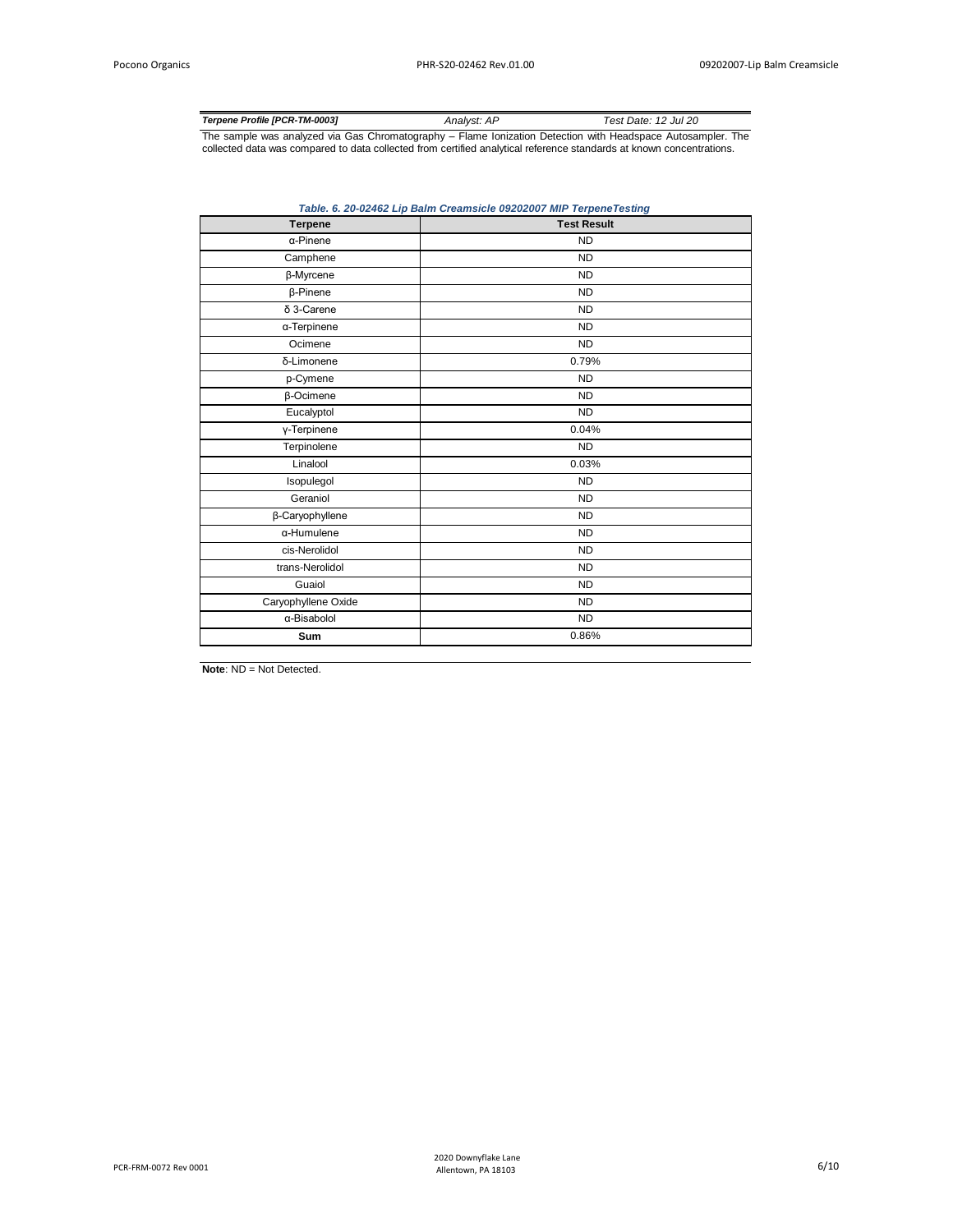### **QA/QC**

| Cannabinoid Profile [PCR-TM-0002]                                                                                    | Analyst: MD | Test Date: 10 Jul 20 |
|----------------------------------------------------------------------------------------------------------------------|-------------|----------------------|
| The sample data for certified reference standards was collected at known concentrations of cannabinoids in solution. |             |                      |

**QC-0.05 mg/mL 17 cannabinoid multi-component 44004**

| ID             | Cannabinoid                   | <b>Nominal Prep Conc</b><br>(mg/mL) | <b>Measured Conc.</b><br>(mg/mL) | <b>Recovery</b><br>$(\%)$ |
|----------------|-------------------------------|-------------------------------------|----------------------------------|---------------------------|
| <b>CBDVA</b>   | Cannabidivarinic acid         | 0.05                                | 0.051                            | 102%                      |
| <b>CBDV</b>    | Cannabidivarin                | 0.05                                | 0.051                            | 102%                      |
| <b>CBDA</b>    | Cannabidiolic acid            | 0.05                                | 0.054                            | 107%                      |
| <b>CBGA</b>    | Cannabigerolic acid           | 0.05                                | 0.050                            | 100%                      |
| <b>CBG</b>     | Cannabigerol                  | 0.05                                | 0.053                            | 106%                      |
| <b>CBD</b>     | Cannabidiol                   | 0.05                                | 0.051                            | 102%                      |
| <b>THCV</b>    | Tetrahydrocannabivarin        | 0.05                                | 0.049                            | 98%                       |
| <b>THCVA</b>   | Tetrahydrocannabivarinic acid | 0.05                                | 0.048                            | 96%                       |
| <b>CBN</b>     | Cannabinol                    | 0.05                                | 0.050                            | 100%                      |
| <b>CBNA</b>    | Cannabinolic acid             | 0.05                                | 0.049                            | 98%                       |
| $\Delta$ 9-THC | ∆9-Tetrahydrocannabinol       | 0.05                                | 0.051                            | 102%                      |
| $\Delta$ 8-THC | ∆8-Tetrahydrocannabinol       | 0.05                                | 0.049                            | 98%                       |
| <b>CBL</b>     | Cannabicyclol                 | 0.05                                | 0.051                            | 102%                      |
| <b>CBC</b>     | Cannabichromene               | 0.05                                | 0.052                            | 104%                      |
| <b>THCA</b>    | Tetrahydrocannabinolic acid   | 0.05                                | 0.053                            | 106%                      |
| <b>CBCA</b>    | Cannabichromenic acid         | 0.05                                | 0.050                            | 100%                      |
| <b>CBLA</b>    | Cannabicyclolic acid          | 0.05                                | 0.049                            | 98%                       |

*Criteria for successful analysis is QC recovery to be ≤20% above or below nominal.*

*Microbiological Screen [PCR-TM-0001] Analyst: AP Test Date:* 

Quality control checks are performed to confirm that the equipment used for reading incubated microbiological cultures, which are done at various concentrations, are working correctly and that the fluorescence readings are accurate. QC checks are performed within 30 days of the recorded measurements.

Date of most recent QC check:

Status: Pass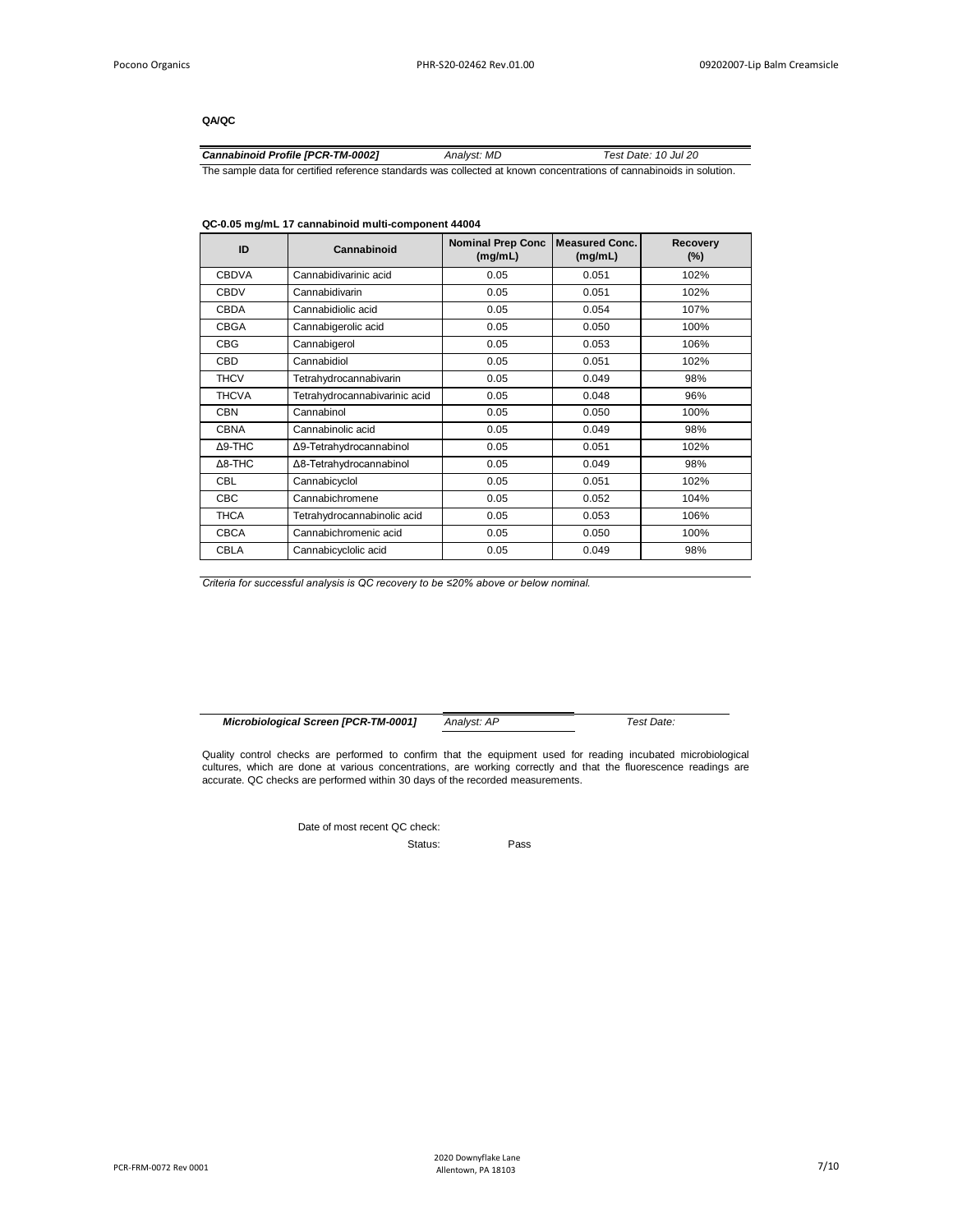Pathogenic Bacterial Screen [PCR-TM-0001] **Analyst: JA Test Date: 07 Jul 20** 

Quality control checks are performed to validate the equipment used for reading incubated pathogenic bacterial cultures. E. coli QC checks are run at least every 14 days. Salmonella QC checks are run every 28 days.

| Date     | QC Check      | Pathogen       | <b>Result</b> | <b>Disposition</b> |
|----------|---------------|----------------|---------------|--------------------|
| 7/7/2020 | Control $(+)$ | E. coli (0157) | Positive      | Pass               |
| 7/7/2020 | Control (-)   | E. coli (0157) | Negative      | Pass               |
| 7/7/2020 | Standard 1    | E. coli (0157) | N/A           | N/A                |
| 7/7/2020 | Standard 2    | E. coli (0157) | N/A           | N/A                |
| 7/7/2020 | Control $(+)$ | Salmonella     | Positive      | Pass               |
| 7/7/2020 | Control (-)   | Salmonella     | Negative      | Pass               |
| 7/7/2020 | Standard 1    | Salmonella     | N/A           | N/A                |
| 7/7/2020 | Standard 2    | Salmonella     | N/A           | N/A                |

|  |  | Heavy Metals Screen [PCR-TM-0006] |  |
|--|--|-----------------------------------|--|
|--|--|-----------------------------------|--|

# *Heavy Metals Screen [PCR-TM-0006] Analyst: JA Test Date: 10 Jul 20*

QC samples were prepared at target concentrations and injected at the end of the sequence.

| Analyte      | <b>Prepared analyte</b><br>concentration<br>(ppb) | Analyte measured<br>(ppb) | QC recovery<br>(%) |  |
|--------------|---------------------------------------------------|---------------------------|--------------------|--|
| Arsenic (As) | 2.00                                              | 1.88                      | 94%                |  |
| Cadmium (Cd) | 2.00                                              | 1.98                      | 99%                |  |
| Mercury (Hg) | 0.50                                              | 5.2                       | 87%                |  |
| Lead (Pb)    | 6.00                                              | 2.01                      | 100%               |  |

*Criteria for successful analysis is QC recovery to be ≤20% above or below nominal.*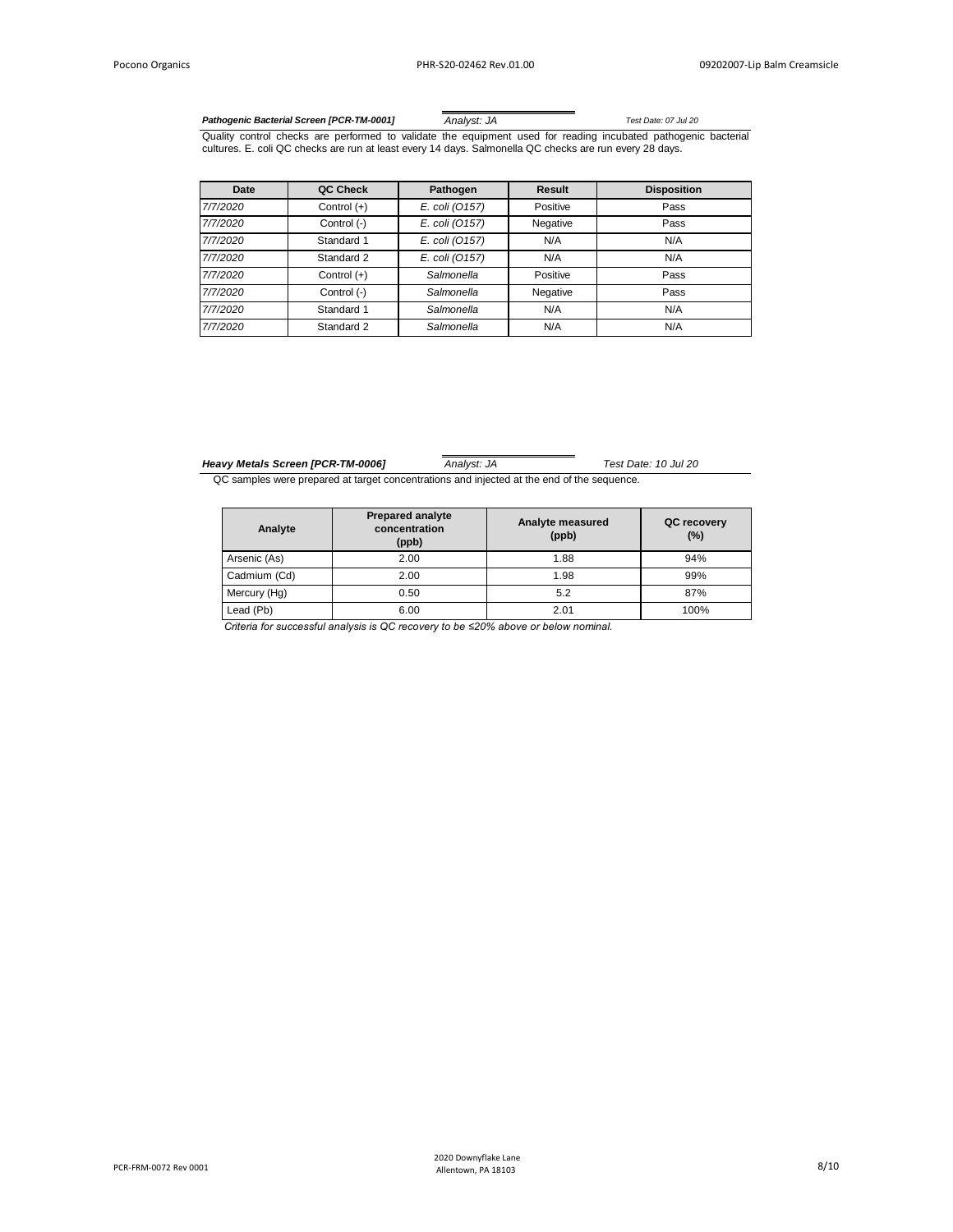| Pesticides Screen [PCR-TM-0005]                                                            | Analyst: JA | An<br>، ۱۱ ت | Test Date: 11 Jul 20 |
|--------------------------------------------------------------------------------------------|-------------|--------------|----------------------|
| QC samples were prepared at target concentrations and injected at the end of the sequence. |             |              |                      |

| <b>Test Analysis</b> | <b>Prepared analyte</b><br>concentration<br>(ua/a) | Result   | <b>Test Analysis</b> | <b>Prepared analyte</b><br>concentration<br>(ua/a) | Result   |
|----------------------|----------------------------------------------------|----------|----------------------|----------------------------------------------------|----------|
| Cyfluthrin           | 0.1500                                             | Detected | Spirotetramat        | 0.1500                                             | Detected |
| Hexythiazox          | 0.1500                                             | Detected | Carbaryl             | 0.1500                                             | Detected |
| Piperonyl Butoxide   | 0.1500                                             | Detected | Etoxazole            | 0.1500                                             | Detected |
| Acephate             | 0.1500                                             | Detected | Mgk-264              | 0.1500                                             | Detected |
| Cypermethrin         | 0.1500                                             | Detected | Spiroxamine          | 0.1500                                             | Detected |
| Imazalil             | 0.1500                                             | Detected | Carbofuran           | 0.1500                                             | Detected |
| Imidacloprid         | 0.1500                                             | Detected | Myclobutanil         | 0.1500                                             | Detected |
| Propiconazole        | 0.1500                                             | Detected | Tebuconazole         | 0.1500                                             | Detected |
| Acetamiprid          | 0.1500                                             | Detected | Captan               | 0.1500                                             | Detected |
| <b>DDVP</b>          | 0.1500                                             | Detected | Fenoxycarb           | 0.1500                                             | Detected |
| Propoxur             | 0.1500                                             | Detected | Naled                | 0.1500                                             | Detected |
| Aldicarb             | 0.1500                                             | Detected | Thiacloprid          | 0.1500                                             | Detected |
| Malathion            | 0.1500                                             | Detected | Chlorantraniliprole  | 0.1500                                             | Detected |
| Pyridaben            | 0.1500                                             | Detected | Fenpyroximate        | 0.1500                                             | Detected |
| Azoxystrobin         | 0.1500                                             | Detected | Oxamyl               | 0.1500                                             | Detected |
| Dimethoate           | 0.1500                                             | Detected | Thiamethoxam         | 0.1500                                             | Detected |
| Metalaxyl            | 0.1500                                             | Detected | Trifloxystrobin      | 0.1500                                             | Detected |
| Methiocarb           | 0.1500                                             | Detected | Chlorpyrifos         | 0.1500                                             | Detected |
| <b>Bifenthrin</b>    | 0.1500                                             | Detected | Flonicamid           | 0.1500                                             | Detected |
| Ethoprophos          | 0.1500                                             | Detected | Permethrins          | 0.1500                                             | Detected |
| Methomyl             | 0.1500                                             | Detected | Clofentezine         | 0.1500                                             | Detected |
| Spriromesifen        | 0.1500                                             | Detected | Fludioxonil          | 0.1500                                             | Detected |
| Etofenprox           | 0.1500                                             | Detected |                      |                                                    |          |